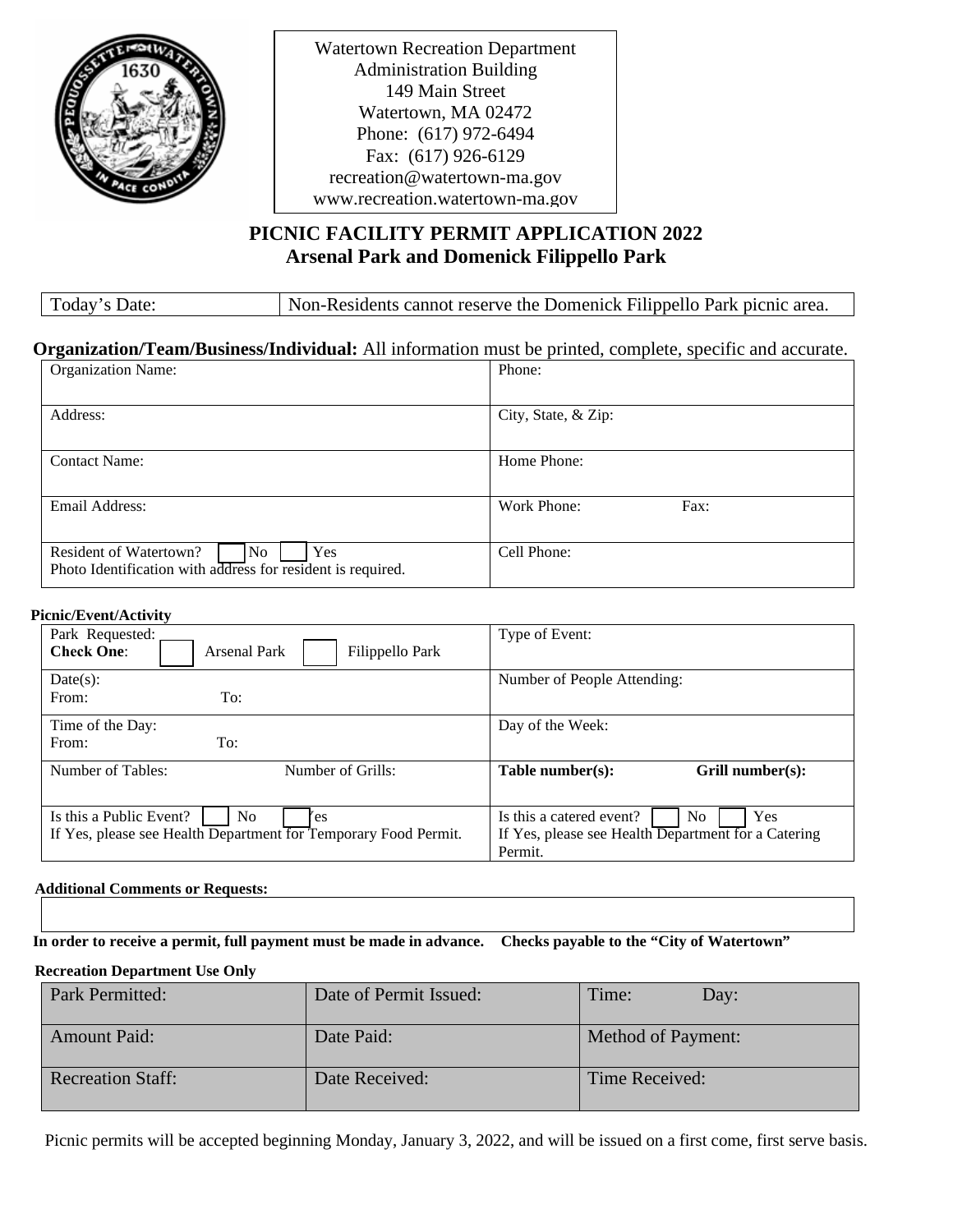# **ARSENAL PARK AND DOMENICK FILIPPELLO PARK PICNIC FACILITY PERMIT APPLICATION 2022**

**Arsenal Park (Residents and Non-Residents) – Filippello Park (Residents Only)**

Table and grill locations are shown on the Arsenal Park and Filippello Park maps. **Arsenal Covered Tables:** Table 1-3 Double Grill 1 (by the rest rooms),

Table 12, 13, 14. Double Grill 2 (by the sprinkler).

**Filippello Covered Tables**: Tables 3, 4, 5, 6 and Grills 3 and 4 (by the sprinkler park) and Tables 8 and 9 and Grills 5 and 6 (by the Grove Street parking lot)

## **Fees for Picnic Tables: Based on Hourly Rate by Guest Number and/or Number of Tables (Maximum 6 Hours Reservation)**

| # of Guest | <b>Residents:</b><br>Per Hour | <b>Non-Residents:</b><br><b>Per Hour</b> | <b>No. of Tables</b> | <b>No. of Grills</b><br><b>S=Single DB=Double</b> |
|------------|-------------------------------|------------------------------------------|----------------------|---------------------------------------------------|
| $1-6$      | \$2.00                        | \$4.00                                   | $\mathbf{1}$         | Corresponding grills                              |
| $7 - 12$   | \$4.00                        | \$8.00                                   | $\mathbf{1}$         | Corresponding grills                              |
| $13 - 18$  | \$6.00                        | \$12.00                                  | $\overline{2}$       | Corresponding grills                              |
| 19-24      | \$8.00                        | \$16.00                                  | $\overline{2}$       | Corresponding grills                              |
| $25 - 30$  | \$10.00                       | \$20.00                                  | 3                    | Corresponding grills                              |
| $31 - 36$  | \$12.00                       | \$24.00                                  | $\overline{3}$       | Corresponding grills                              |
| $37 - 42$  | \$14.00                       | \$28.00                                  | $\overline{4}$       | Corresponding grills                              |
| 43-48      | \$16.00                       | \$32.00                                  | $\overline{4}$       | Corresponding grills                              |
| 49-54      | \$18.00                       | \$36.00                                  | 5                    | Corresponding grills                              |
| 55-60      | \$20.00                       | \$40.00                                  | 5                    | Corresponding grills                              |
| 61-66      | \$25.00                       | \$50.00                                  | 6                    | Corresponding grills                              |
| 67-72      | \$30.00                       | \$60.00                                  | 6                    | Corresponding grills                              |
| 73-78      | \$35.00                       | \$70.00                                  | $\overline{7}$       | Corresponding grills                              |
| 79-84      | \$40.00                       | \$80.00                                  | $\overline{7}$       | Corresponding grills                              |
| 85-90      | \$45.00                       | \$90.00                                  | 8                    | Corresponding grills                              |
| 91-96      | \$50.00                       | \$100.00                                 | 8                    | Corresponding grills                              |
| 97-102     | \$55.00                       | \$110.00                                 | 9                    | Corresponding grills                              |
| 103-108    | \$60.00                       | \$120.00                                 | 9                    | Corresponding grills                              |
| 109-114    | \$65.00                       | \$130.00                                 | 10                   | Corresponding grills                              |
| 115-120    | \$70.00                       | \$140.00                                 | 10                   | Corresponding grills                              |
| 121-126    | \$75.00                       | \$150.00                                 | 11                   | Corresponding grills                              |
| 127-132    | \$80.00                       | \$160.00                                 | 11                   | Corresponding grills                              |
| 133-138    | \$85.00                       | \$170.00                                 | 12                   | Corresponding grills                              |
| 139-144    | \$90.00                       | \$180.00                                 | 12                   | Corresponding grills                              |
| Over 144   | <b>TBD</b>                    | <b>TBD</b>                               | <b>TBD</b>           | <b>TBD</b>                                        |

Use of basketball, tennis and street hockey court facilities requires a separate field/court/track/outdoor rink application permit from the Recreation Department.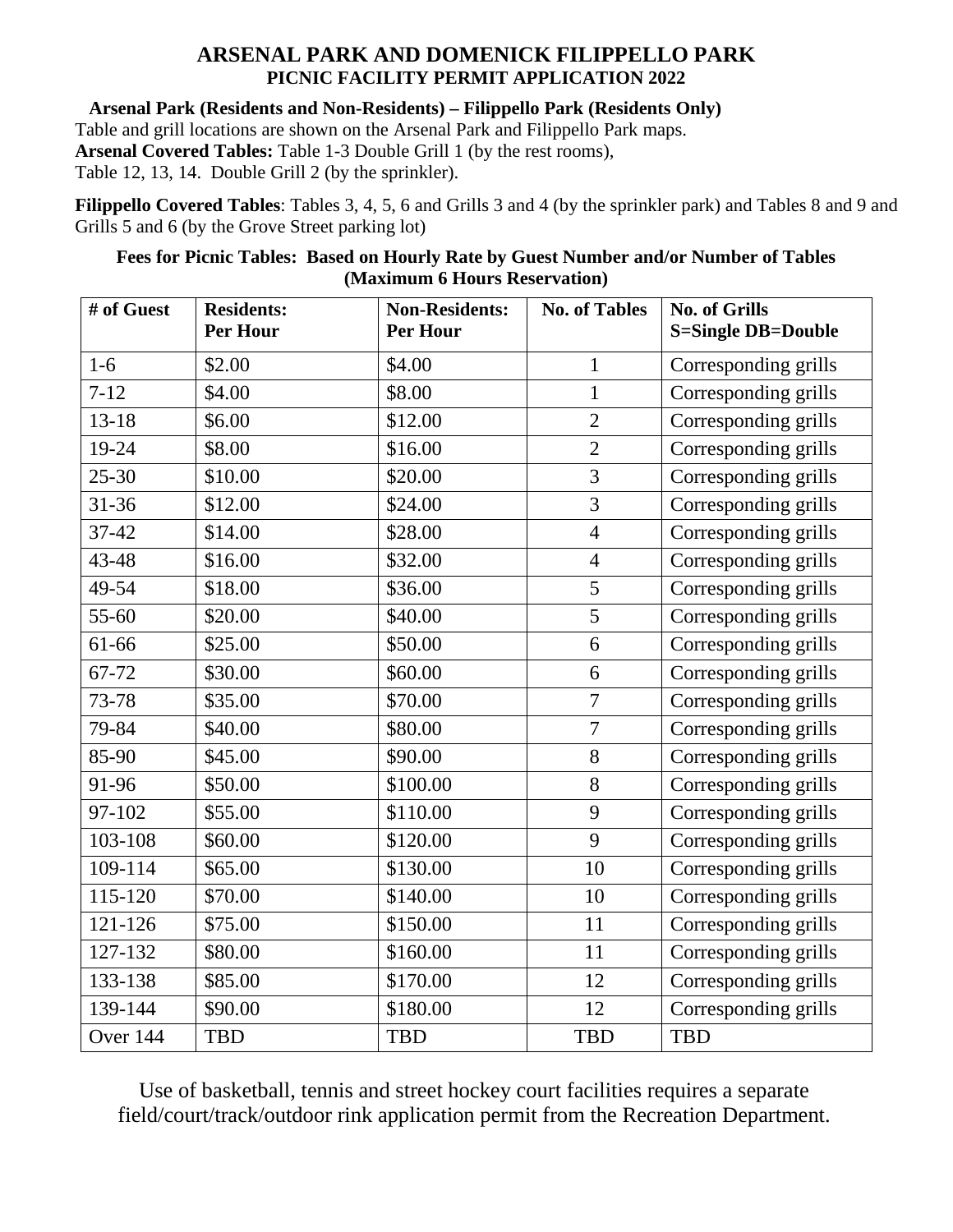## **ARSENAL PARK AND DOMENICK FILIPPELLO PARK PICNIC FACILITY PERMIT APPLICATION 2022**

### **Rules & Regulations**

- 1) All use of field, court, rink and picnic areas must be permitted by the Department of Recreation.
- 2) The picnic facility permit fee must be paid in full before the final permit is issued. This application form is not a valid permit, nor is any draft permit created for review purposes.
- 3) Once a draft permit is processed, any change and permit will require an additional \$10.00 fee.
- 4) Permits are not transferable and may only be utilized by the permit holder.
- 5) Permit holder must be present at all times, must have the permit on his/her person and show it upon request to the Park Ranger or representative of the City of Watertown.
- 6) Permit holder is responsible for the actions of all persons using the site pursuant to this permit, including but not limited to: removal of all trash and debris, cleanup of the area of use, all damages to the site, ensuring appropriate behavior by his/her group members and following all rules and regulations.
- 7) Permit holder is restricted to the designated area of use, within the time frame listed on the permit which must include setup and breakdown.
- 8) Permit holder cannot share their space with another group or give them time that is allocated to the permit holder.
- 9) Permit holder will be charged a penalty fee for grossly underestimating the attendance at the site, exceeding the time listed on the permit, any damage caused by a member of their group, or failing to clean up of permitted area.
- 10) Use and or possession of alcohol, drugs or weapons is prohibited.
- 11) Smoking, vaping, or use of all tobacco products and nicotine delivery products is prohibited.
- 12) Portable gas or charcoal grills are not allowed, unless the event has a Catering Permit. Generators are not allowed.
- 13) Catered events must obtain a health (food) permit from the Health Department and permission to utilize a grill by the Recreation Department. The Health Department phone number is 617-972-6446.
- 14) A permit from the Health Department and Recreation Department is required to use the snack shack at Victory Field Complex. The Health Department number is 617-972-6446.
- 15) Amplified or live music and the use of inflatable amusements are prohibited for permit holders other than for sanctioned City, School, Recreation or other like events (such as road races, fundraising walks, etc.).
- 16) Parking is only allowed in the Grove Street lot only for the use of Filippello Park
- 17) Parking is only allowed in legitimate spaces and must allow for access of emergency vehicles. There is no parking in the vicinity of the Commander's Mansion (west side of Arsenal Park).
- 18) There are no motorized vehicles allowed on the City's recreational facilities at any time, other than authorized City vehicles.
- 19) Use of any tent (maximum size of 10' x 10') must be approved in advance by the Recreation Department.
- 20) Additional tables, chairs are not allowed to supplement the picnic table reservation.
- 21) Digging, excavating, or otherwise disturbing the soil and grounds of any park facility is strictly prohibited in the interest of protecting public health and safety, unless such activity is specifically permitted by the City in conjunction with approved maintenance or construction at or upon the park facility.
- 22) DPW detail is required for 150 participants or more. \$40.00 x 4 hours = \$160.00 minimum. Permit holder must make all arrangements with DPW at 617-972-6486.
- 23) Police details may be required for 250 or more participants. Permit holder must make all arrangements with W.P.D. at 617-972- 6500.
- 24) Animals are not allowed at any park facility, unless specifically allowed by § 91.09(E) of the City Ordinance (example, How or Filippello Park Dog Park).
- 25) In addition, any posted signage listing additional rules and regulations must be followed at all times.
- 26) For concerns related to the maintenance/condition of a recreational facility/equipment, email [parksrec@watertown-ma.gov.](mailto:parksrec@watertown-ma.gov)
- 27) Photo Identification with a current address required for residents of City of Watertown, otherwise fee is at non-resident rate.
- 28) In consultation with DPW, Parks Department, the Director of Recreation reserves the right to close any field or facility due to inclement weather or safety conditions.
- 29) Refund Policy: Recreation Department will credit/refund your account for inclement weather. The permit holder must request a credit/refund in writing or email [recreation@watertown-ma.gov](mailto:recreation@watertown-ma.gov) within 5 business days following the scheduled event.
- 30) The Recreation Director or his/her designee will have final decision in regards to the above rules and regulations.